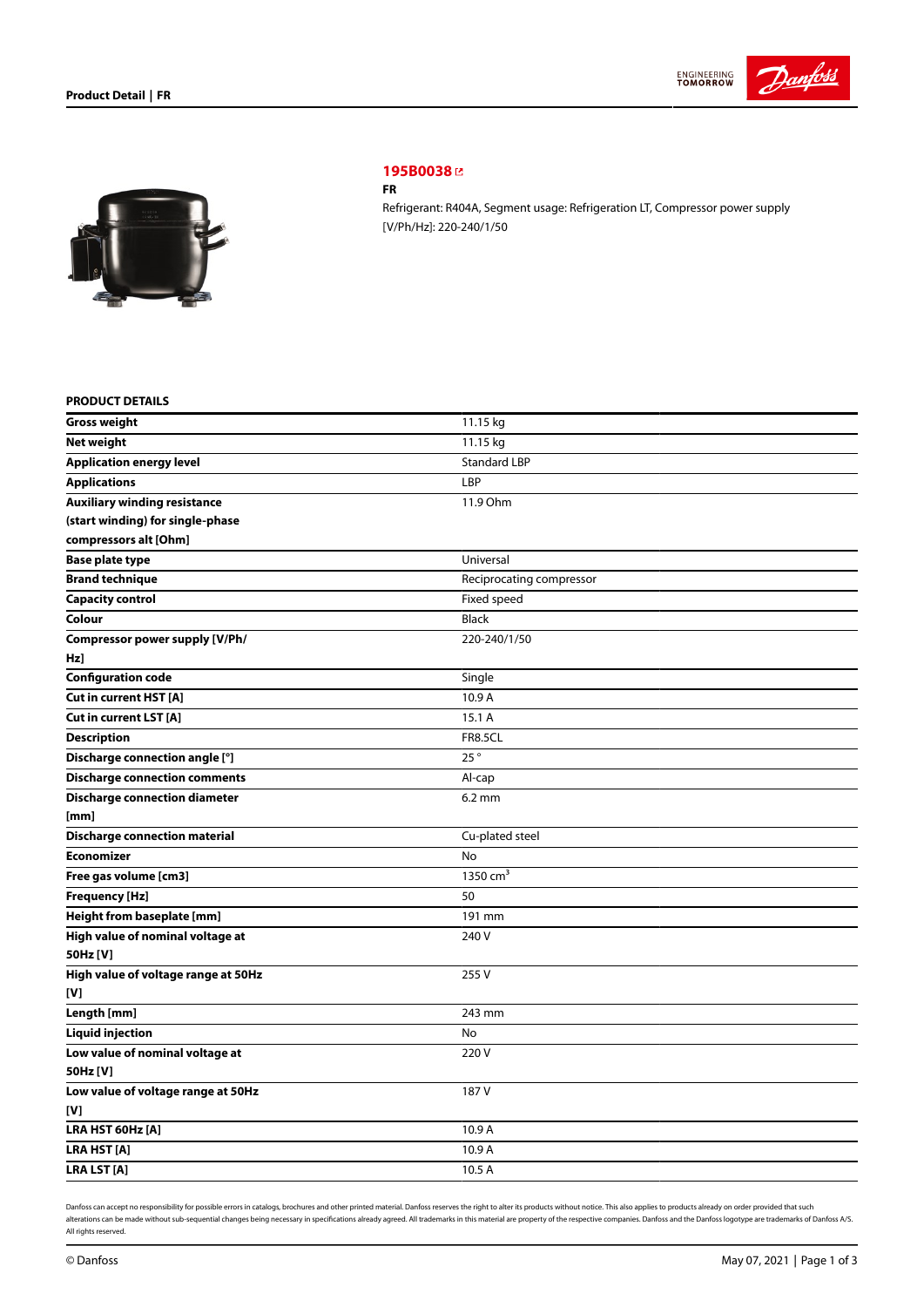

| <b>PRODUCT DETAILS</b>                  |                  |
|-----------------------------------------|------------------|
| Main winding resistance for single-     | 7.1 Ohm          |
| phase compressors [Ohm]                 |                  |
| <b>Model number</b>                     | <b>FR8.5CL</b>   |
| Motor type                              | <b>CSIR</b>      |
| No. of phases (compressor)              | 1                |
| Oil quantity [cm3]                      | 450 $cm3$        |
| Oil type                                | <b>POE</b>       |
| <b>Packing format</b>                   | Single pack      |
| <b>Packing quantity</b>                 | 1                |
| Process connection angle [°]            | 30°              |
| <b>Process connection comments</b>      | Al-cap           |
| <b>Process connection diameter [mm]</b> | 6.2 mm           |
| <b>Process connection material</b>      | Cu-plated steel  |
| Refrigerant                             | R404A            |
| Refrigerant charge [kg] [Max]           | $0.85$ kg        |
| <b>RLA</b>                              | 2.20A            |
| Rotational speed at 50Hz [rpm]          | 3000 rpm         |
| <b>Segment usage</b>                    | Refrigeration LT |
| <b>Speed Platform</b>                   | Fixed-speed      |
| <b>Start capacitor capacitance</b>      | 80 µF            |
| Suction connection angle [°]            | $30^{\circ}$     |
| <b>Suction connection comments</b>      | Al-cap           |
| <b>Suction connection diameter [mm]</b> | 8.2 mm           |
| <b>Suction connection material</b>      | Cu-plated steel  |
| Swept volume [cm3]                      | 7.95 $cm3$       |
| Technology                              | Reciprocating    |
| <b>Total height [mm]</b>                | 196 mm           |
| Type                                    | <b>FR</b>        |
| <b>Type designation</b>                 | Compressor       |
| Voltage 50Hz [V]                        | 220 V            |
| Voltage 50Hz [V] [Max]                  | 240 V            |
| Width [mm]                              | 156 mm           |
| Winding temperature short term          | 135 °C           |
| $[°C]$ [Max]                            |                  |
| Winding temperature stat [°C]           | 125 °C           |
| [Max]                                   |                  |

For Documents, Software, Visuals and more [information,](https://store.danfoss.com/sg/en/Climate-Solutions-for-cooling/Compressors/Compressors-for-Refrigeration/Danfoss-Light-Commercial-Refrigeration-Compressors/FR/p/195B0038) please use this link to visit the product page on Danfoss Product Store LZ

**Accessories**

**SALE AND** 

**[117U6010](https://store.danfoss.com/sg/en/Climate-Solutions-for-cooling/Compressors/Compressors-for-Refrigeration/Spare-Parts-and-Accessories-for-Light-Commercial-Compressors-%28Refrigeration%29/Starting-Relay-FR/p/117U6010)  Starting Relay FR** Starting Relay FR

**For more [information,](https://store.danfoss.com/sg/en/Climate-Solutions-for-cooling/Compressors/Compressors-for-Refrigeration/Danfoss-Light-Commercial-Refrigeration-Compressors/FR/p/195B0038) please use this link to visit the product page on Danfoss Product Store**

Danfoss can accept no responsibility for possible errors in catalogs, brochures and other printed material. Danfoss reserves the right to alter its products without notice. This also applies to products already on order pr alterations can be made without sub-sequential changes being necessary in specifications already agreed. All trademarks in this material are property of the respective companies. Danfoss and the Danfoss logotype are tradem All rights reserved.